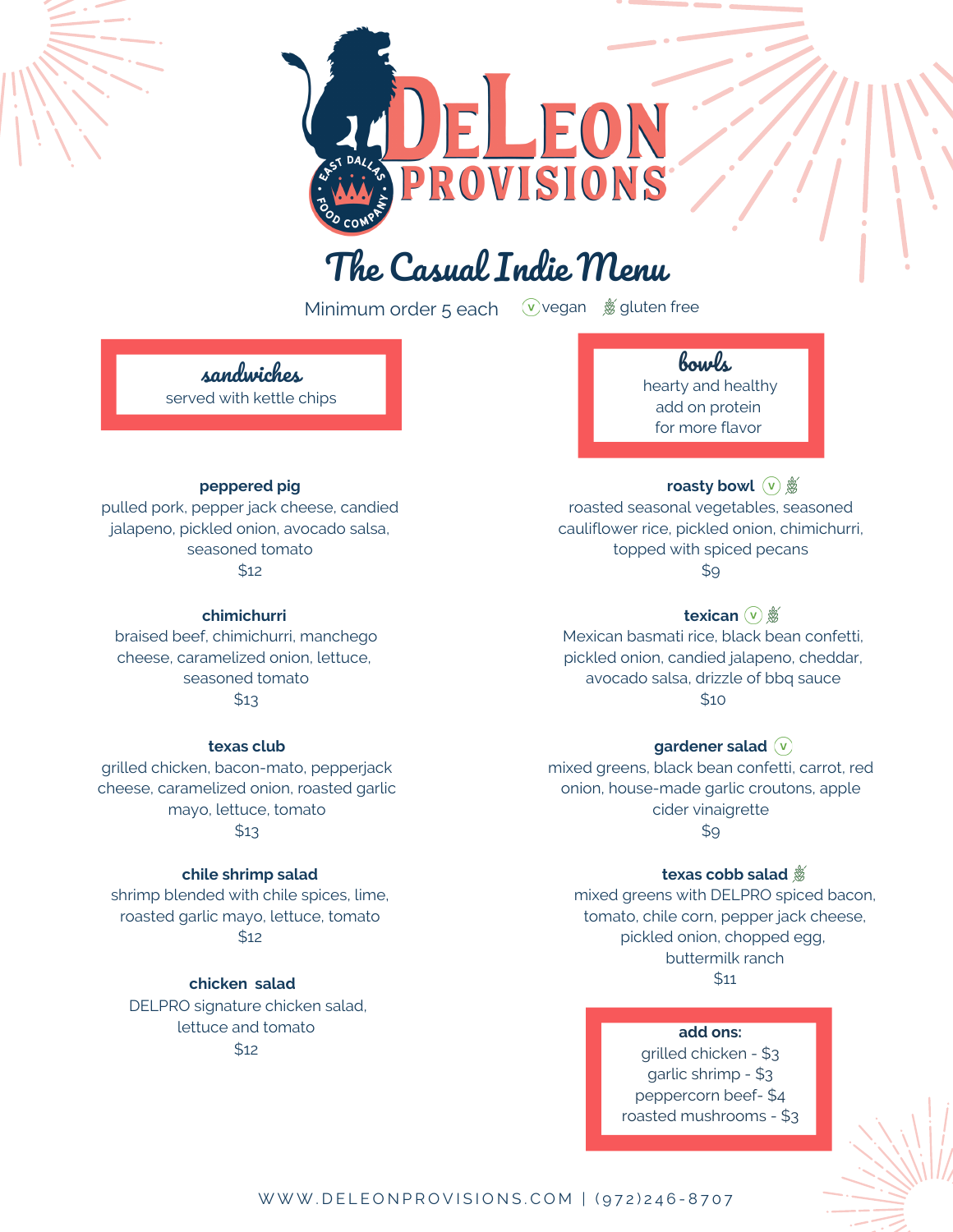

drinks & desserts

**canned sodas & sparkling waters** \$1.50 each

**cookies** seasonal selections \$2.50 each





**5 Mile Radius Drop off - \$25**

**15 Mile Radius Drop off - \$45**

**15 Mile Radius Drop off - \$55**

**15 Miles+ Request Pricing**

**Set Up - \$25 + 10% of total order.**

**Set Up - \$45 + 10% of total order.**

**Set Up - \$55 + 10% of total order.**

W W W . DELEON PROVISIONS. COM | (972) 246-8707